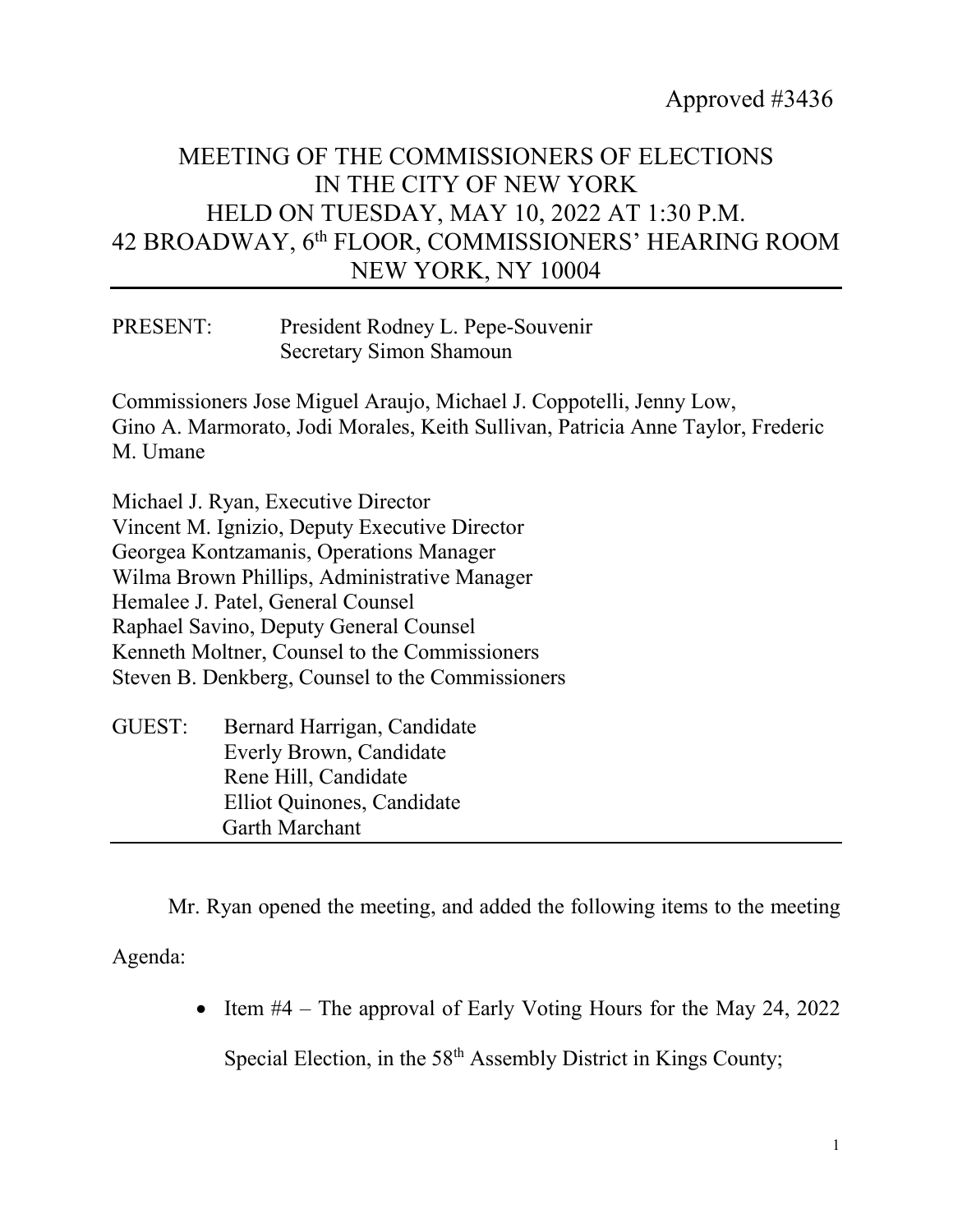• Item #3b. – Personnel Matters

Commissioner Umane moved to adopt the minutes of the May 5, 2022 Commissioners Meeting. President Pepe-Souvenir seconded the motion, which was adopted unanimously.

Mr. Ryan announced that Early Voting for the May 24, 2022 Special Election, in the 58th Assembly District, in Kings County, begins on Saturday, May 14, 2022 through Sunday, May 22, 2022. Mr. Ryan further noted that this is the fifth Election that the Board has conducted since the  $1<sup>st</sup>$  of the Year.

The dates and hours for Early Voting in the 58<sup>th</sup> Assembly District, are as follows:

| Saturday  | May 14, 2022 | 10:00 AM to 3:00 PM     |
|-----------|--------------|-------------------------|
| Sunday    | May 15, 2022 | 10:00 AM to 3:00 PM     |
| Monday    | May 16, 2022 | 12:00 PM to 8:00 PM     |
| Tuesday   | May 17, 2022 | $10:00$ AM to $6:00$ PM |
| Wednesday | May 18, 2022 | 12:00 PM to 8:00 PM     |
| Thursday  | May 19, 2022 | 10:00 AM to 6:00 PM     |
| Friday    | May 20, 2022 | 7:00 AM to 3:00 PM      |
| Saturday  | May 21, 2022 | 10:00 AM to 3:00 PM     |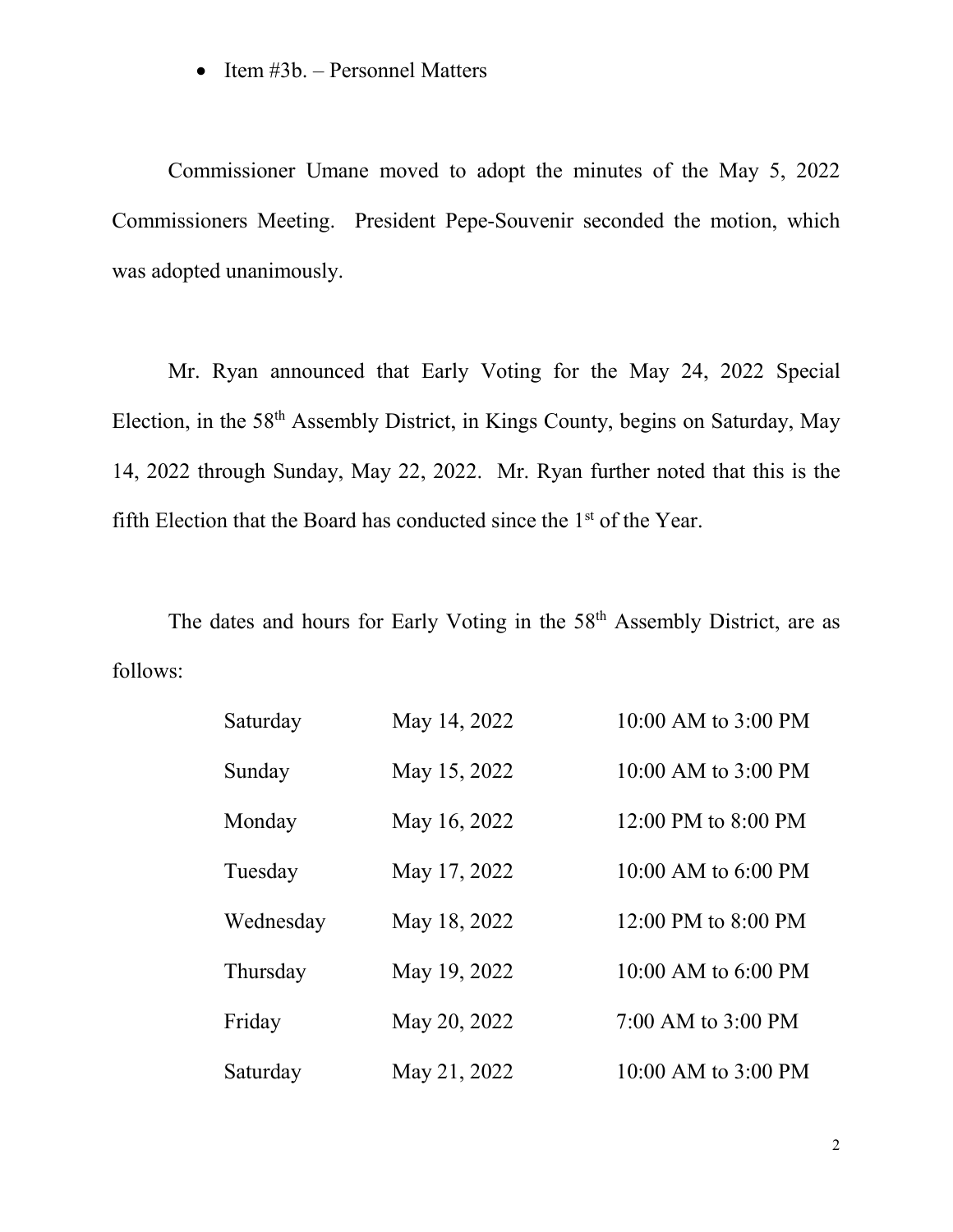The hours and locations of the Early Voting Poll Sites for the 58<sup>th</sup> Assembly District Special Election, can be found on the Board's website, at [www.vote.nyc](http://www.vote.nyc/) .

In regards to the June 28, 2022 Primary Elections, the Election will be conducted for all seats except United States Congress and State Senate. The ballots have been drafted and submitted to the Commissioners for review and approval. The deadline to transmit Military and UOCAVA Ballots is Friday, May 13, 2022.

The Primary Election ballots are printed on one sheet of paper, and 19 inches in length, except for Richmond County, where the ballots will be 14 inches in length. All Candidates' names have been printed with a 12 point font.

The order of the Candidates was chosen by Random Draw, which was previously conducted on Friday, April 29, 2022 for all City Offices.

In the Bronx and Richmond Counties, the ballots are printed one-sided. The remaining three ballots for Manhattan, Kings and Queens Counties, the ballots are printed on both sides of a single sheet of paper. The Party Positions for Delegate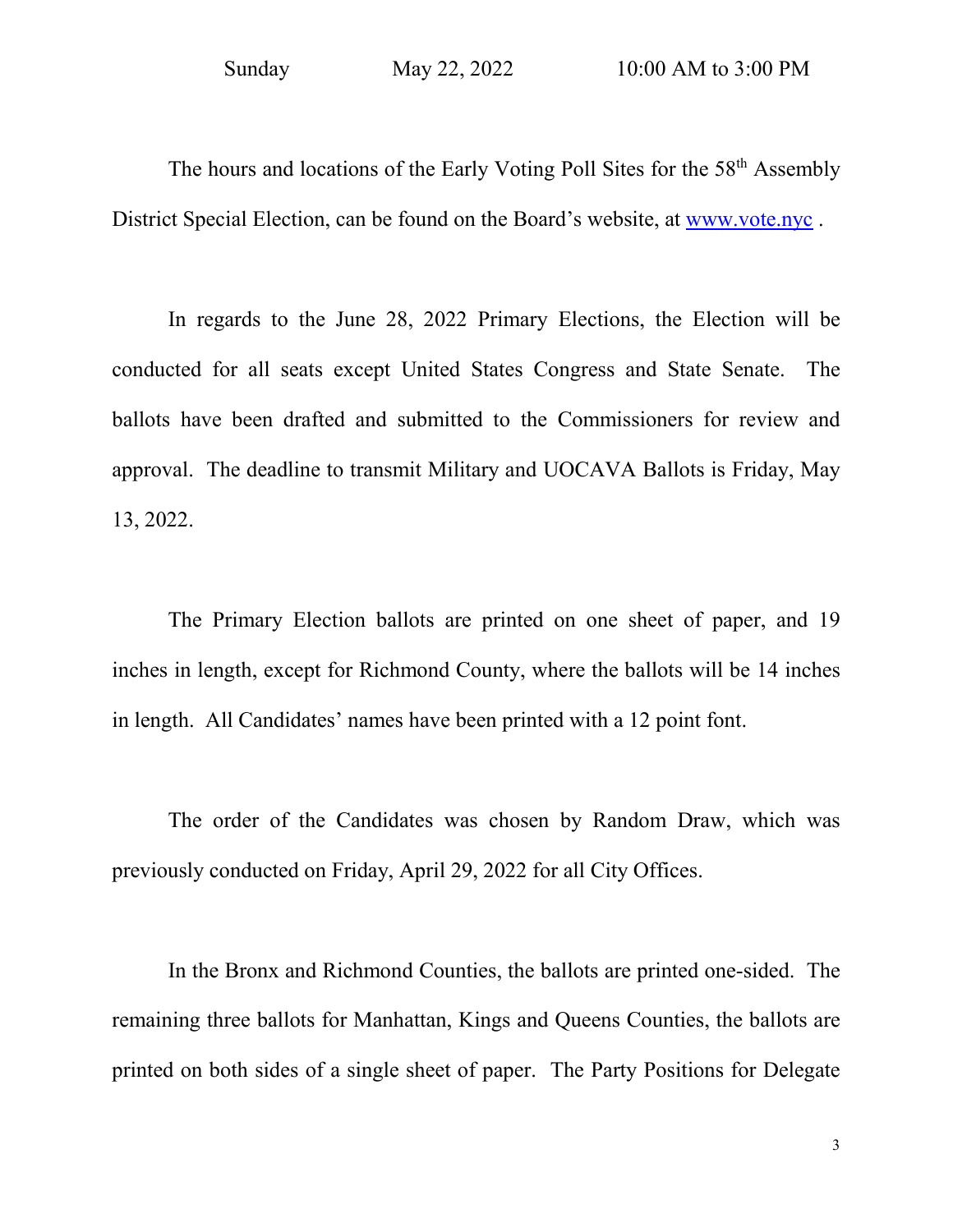and Alternate Delegate, have been printed on the second side of the ballot in those Counties.

Mr. Ryan requested the Commissioners approval to move forward with the ballots, in order to meet the statutory requirements to mail all Military and UOCAVA Ballots on Friday, May 13, 2022.

Secretary Shamoun inquired about the current ballot layout, noting that in previous years the lines around the contests were bolded which made the ballot more visually aesthetic to the voter.

Mr. Sattie confirmed that if the current ballot layout was modified to include these changes, the Board would still meet all statutory requirements.

Commissioner Umane inquired about the ballot order for the Governors' race. Mr. Sattie informed the Commissioners Committee that the ballot order for this race was created based on the order of the candidate's list provided by the New York State Board of Elections on Wednesday, May 4, 2022.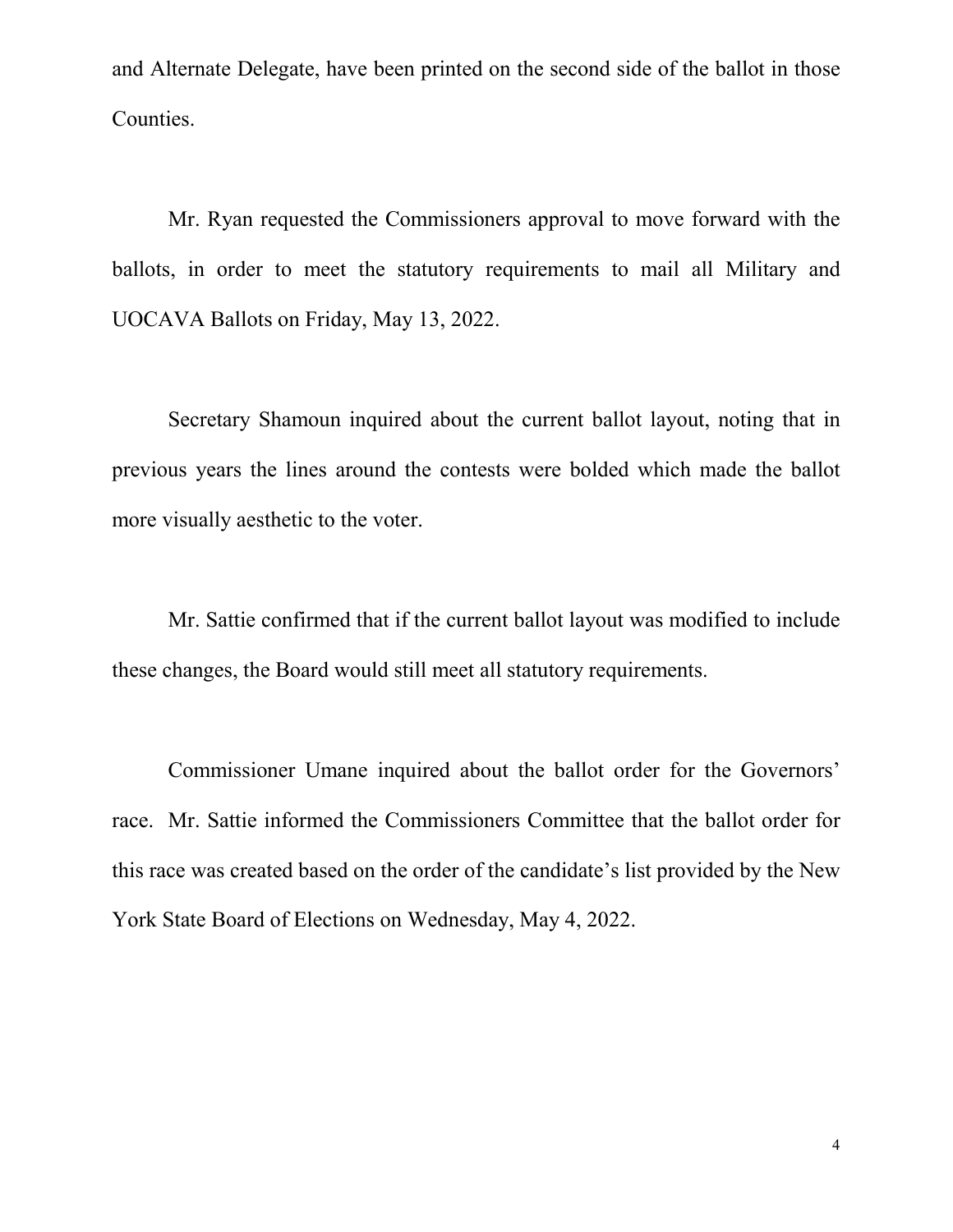Commissioner Araujo Moved to adopt the ballot with changes to the layout to include the bolded lines and the staggering of the contests. President Pepe-Souvenir seconded the motion, which was adopted unanimously.

Mr. Ryan announced that the Early Voting Hours have been updated to meet the new statutory requirements of the "Make Voting Easy Act" that went into effect on Friday, April 1, 2022. Weekend hours for Early Voting will be increased to eight hours per day, instead of the previous five hours.

A special note for the upcoming June 28, 2022 Primary Election. Mr. Ryan announced that the Early Voting hours for Monday, June 20, 2022 is also the observed holiday for Juneteenth, and the statue mandates that the Board follow the weekend hours for Early Voting. Mr. Ryan further noted that the hours have been approved by the Borough Chief and Deputy Chief Clerks, and requested that the Commissioners Committee approve the hours which were provided to them prior to today's meeting.

Early Voting Hours will consist of seventy-six hours over the course of nine days.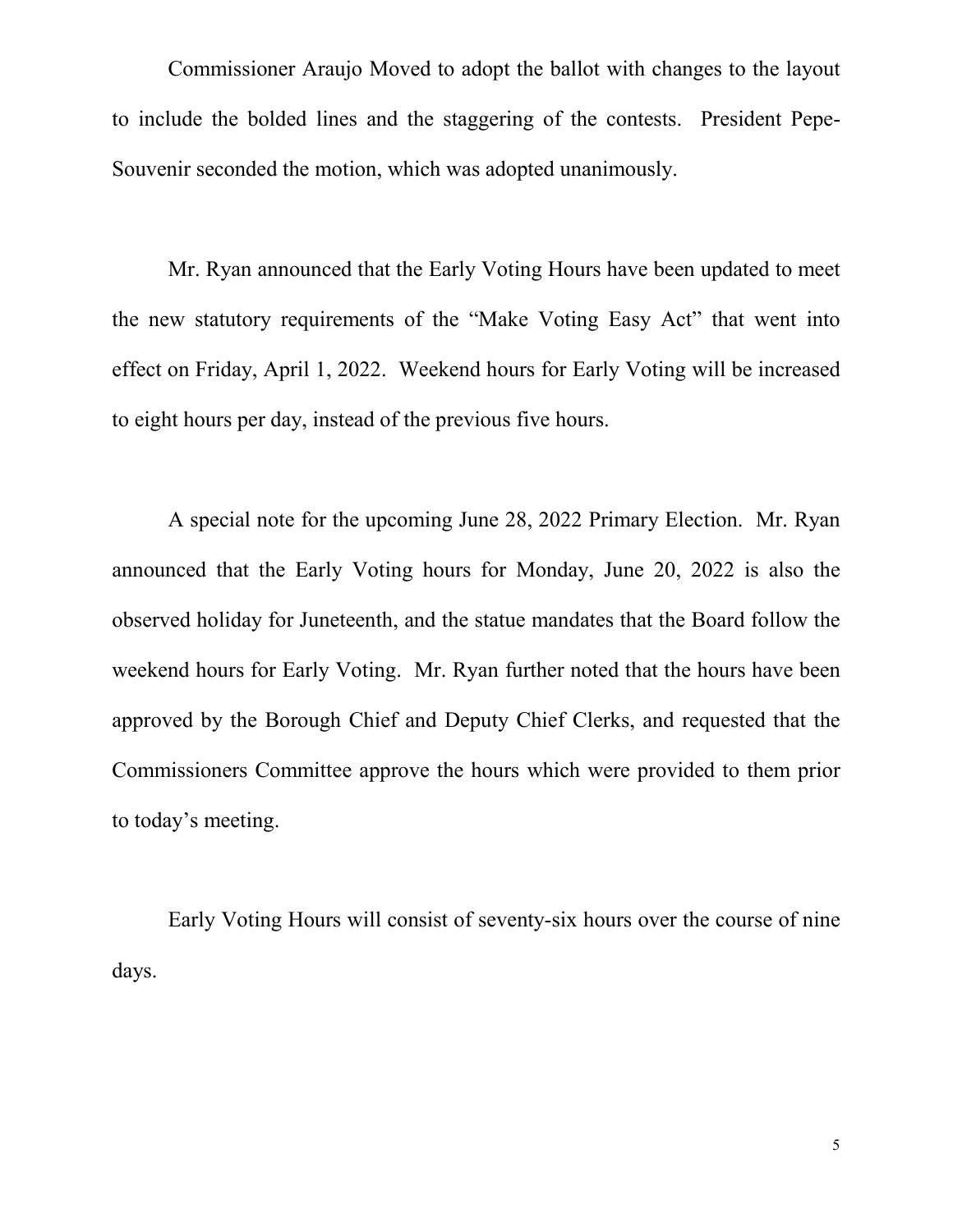Commissioner Araujo moved to approve the Early Voting Hours, and requested that the Board's website be updated to reflect the modified hours and locations once ratified. President Pepe-Souvenir seconded the motion, which was adopted unanimously.

Mr. Ryan announced that there are three members from the Public in attendance, who wish to address the Commissioners Committee regarding certain aspects of the Board's petition filing rules.

The following members of the public were recognized, and given the opportunity to address the Commissioners Committee:

- Bernard Harrigan
- Rene Hill
- Elliot Quinones
- Garth Marchant

Mr. Ryan addressed the individuals and advised that the Board's petition filing and hearing process has concluded, and issues regarding the process should be addressed with the General Counsel after the regularly stated meeting. Any issues regarding their candidacy, should be addressed with the New York State Unified Court System.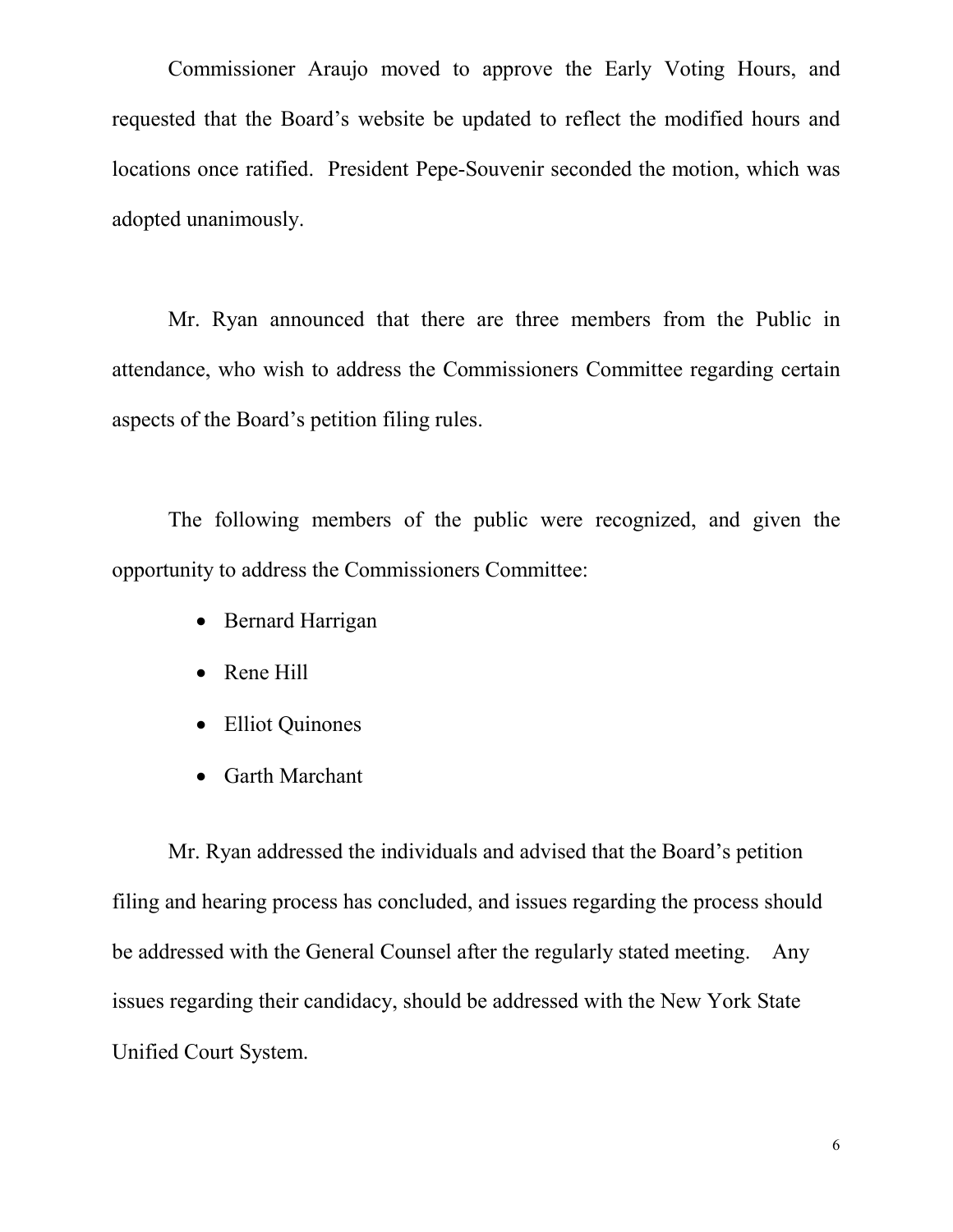President Pepe-Souvenir addressed the Commissioners Committee regarding an issue where a Board employee was placed on a petition as a County Committee candidate, without prior knowledge or approval and wishes to be removed from the ballot.

Secretary Shamoun supported President Pepe-Souvenir's application to remove Joel Ortiz, an employee in the Brooklyn Office, from the ballot for the position of County Committee in the  $42<sup>nd</sup>$  Election District, and  $53<sup>rd</sup>$  Assembly District. Secretary Shamoun further noted that for other positions the Board does not allow this practice, and Board Employees should not be forced to run for the party position of County Committee if they do not choose to.

President Pepe-Souvenir moved to remove Joel Ortiz from the ballot for the party position of County Committee, in the 42<sup>nd</sup> Election District, and 53<sup>rd</sup> Assembly District. Secretary Shamoun Seconded the motion, which was adopted unanimously.

Commissioner Umane moved to convene an Executive Session to discuss litigation and personnel matters. Secretary Shamoun seconded the motion, which was adopted unanimously.